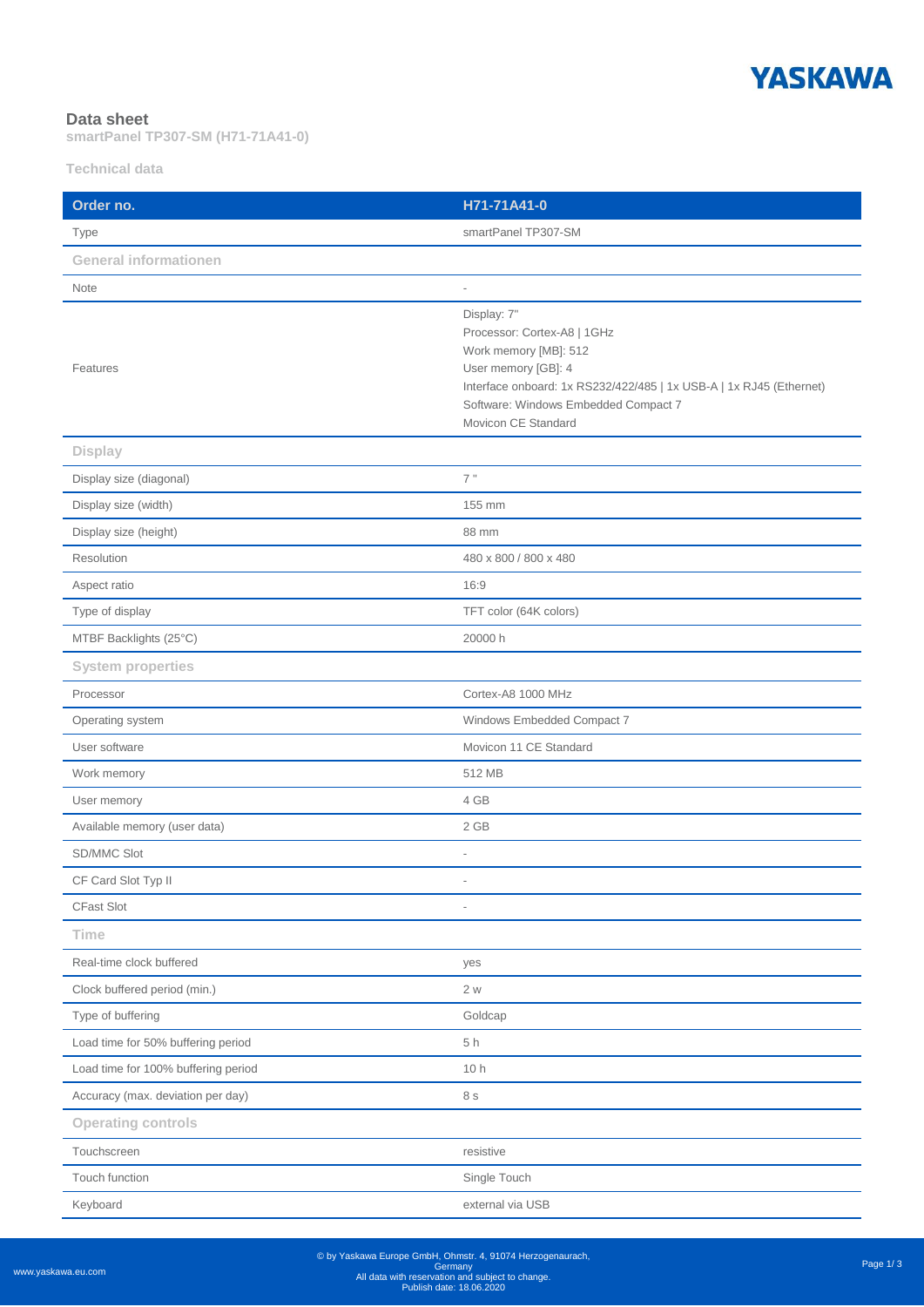## **YASKAWA**

| Mouse                                          | external via USB         |
|------------------------------------------------|--------------------------|
| <b>Interfaces</b>                              |                          |
| MPI, PROFIBUS-DP                               | $\overline{a}$           |
| MPI, PROFIBUS-DP connector                     | $\overline{\phantom{a}}$ |
| Serial, COM1                                   | RS232 / RS422 / RS485    |
| COM1 connector                                 | Sub-D, 9-pin, male       |
| Serial, COM2                                   | i.                       |
| COM2 connector                                 |                          |
| Number of USB-A interfaces                     | $\mathbf{1}$             |
| USB-A connector                                | USB-A (host)             |
| Number of USB-B interfaces                     | $\overline{a}$           |
| USB-B connector                                | $\overline{\phantom{a}}$ |
| Number of ethernet interfaces                  | $\mathbf{1}$             |
| Ethernet                                       | Ethernet 10/100 MBit     |
| Ethernet connector                             | <b>RJ45</b>              |
| Integrated ethernet switch                     | i.                       |
| Video connectors                               | $\overline{a}$           |
| Audio connections                              | $\overline{a}$           |
| <b>Technical data power supply</b>             |                          |
| Power supply (rated value)                     | <b>DC 24 V</b>           |
| Power supply (permitted range)                 | 18 - 32 VDC              |
| Reverse polarity protection                    | yes                      |
| Current consumption (no-load operation)        | 0.1A                     |
| Current consumption (rated value)              | 0.3A                     |
| Inrush current                                 | 38 A                     |
| 2t                                             | 0.33A <sup>2</sup> s     |
| Power loss                                     | 7 W                      |
| <b>Status information, alarms, diagnostics</b> |                          |
| Supply voltage display                         | none                     |
| <b>Mechanical data</b>                         |                          |
| <b>Housing / Protection class</b>              |                          |
| Material                                       | $PC + ABS$               |
| Mounting                                       | mounting clips           |
| Protection class IP front side                 | IP 66                    |
| Protection class IP back side                  | IP 20                    |
| Protection class NEMA front side               | Type 2, 4X               |
| Protection class NEMA back side                | $\overline{a}$           |
| <b>Dimensions</b>                              |                          |
| Front panel                                    | 187 mm x 147 mm x 5 mm   |
| Rear panel                                     | 172 mm x 133 mm x 29 mm  |
|                                                |                          |